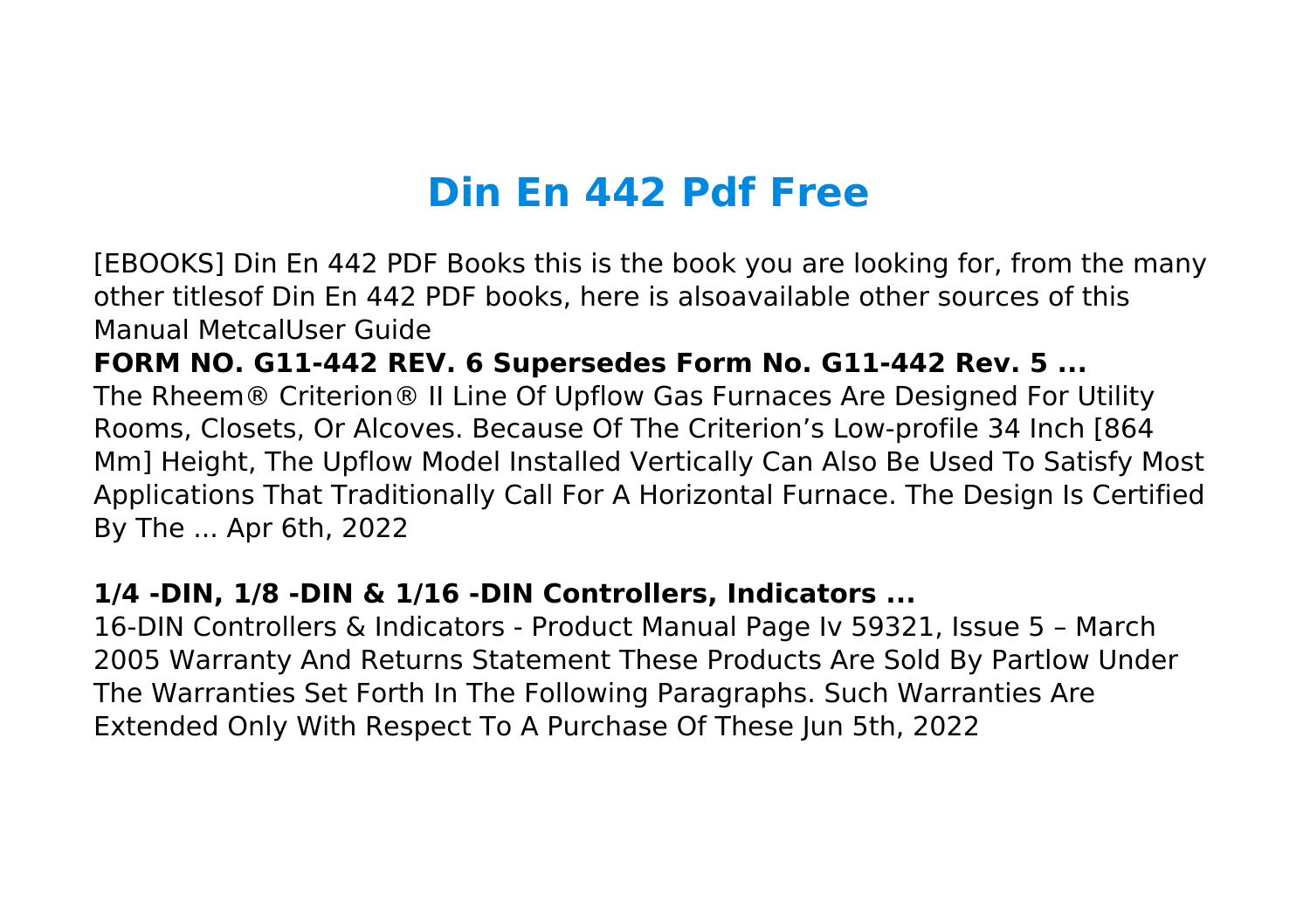# **DIN EN ISO 898-1 DIN EN 20898-2 Festigkeitswerte**

DIN EN ISO 898-1 DIN EN 20898-2 Festigkeitswerte Auszug Auszug Von Schrauben / Muttern Werkstoffkennwerte Festigkeitsklasse 4.6 5.6 5.8 6.8 8.8 10.9 12.9 Zugfestigkeit R M In N/mm2 400 500 500 600 800 1000 1200 Streckgrenze R E In N/mm2 240 300 400 480 640 900 1080 Bruchdehnung A In % 22 20 10 8 12 9 8 May 3th, 2022

#### **DIN 4751 DIN EN 12828 - Reflex Winkelmann**

DIN 4751 T 2 Indirekte Beheizung, T STB ≤ 120 °C DIN EN 12828 Indirekte Beheizung, T R ≤ Zulsek 105 °C (mit Flüssigkeiten Oder Dampf Beheizte Wärmeerzeuger) (mit Flüssigkeiten Oder Dampf Beheizte Wärmeerzeuger) Temperatur- Thermometer, Bei STB > 100 °C Zusätzlich Tauchhülse Für Thermometer, Anzeigebereich ≥ 120% Der Max. Jan 2th, 2022

# **-DIN & 1 -DIN 16 TEMPERATURE CONTROLLERS Product Manual**

In Volume 2 Of This Manual. Contents - Volume 1 1 Operator Mode 1-1 1.1 Introduction 1-1 1.2 Displays Available 1-2 1.3 Adjusting The Setpoint/setpoint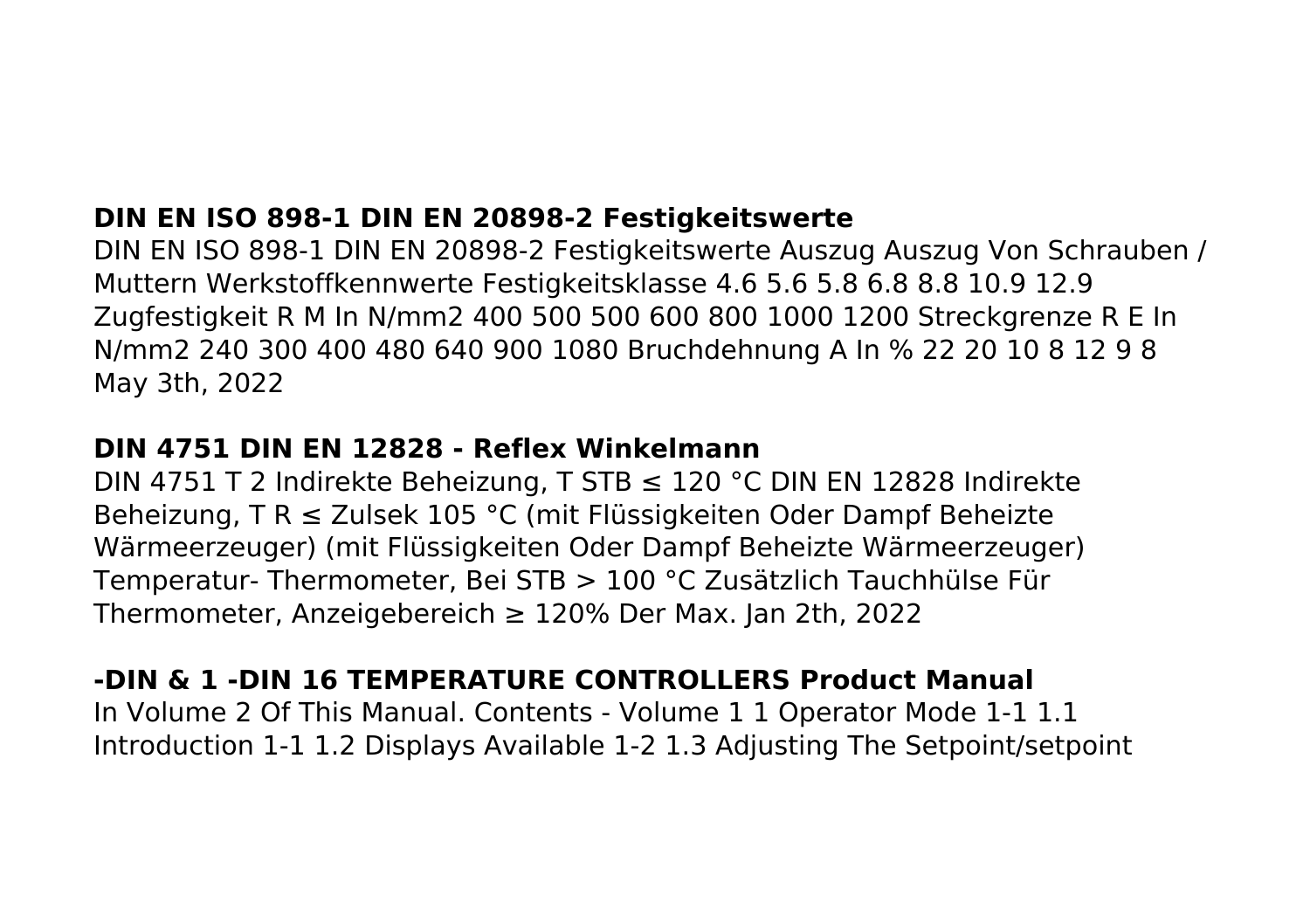Ramp Rate 1-3 1.4 Alarm Status Display 1-3 1.5 Over-range/under-range Displays 1-4 1.6 Sensor Break Indication 1-4 1.7 Manual Control Mode 1-4 1.8 Pre-tune Facility 1-5 1.9 Self-tune Facility 1-6 Jun 16th, 2022

# **Dimensions, Sizes And Specification Of DIN Flange & DIN ...**

Dimensions, Sizes And Specification Of DIN Flange & DIN Standard Flanges Pressure Rating From PN6 To PN 40 Slip On Flanges Blind Flanges Welding Neck Flanges DIN 254 SLI4 -P ON FLANGE S DIN 252 BLIN7 FLANGED S DIN 263 WELDIN4 NECG FLANGEK S SEE DIN 2559 D2 D2 I. D4 - • K0-D .— D3-— K0 > - D « SLIP-ON/PLATE ^TTT WELDING NECK BLIND Jun 17th, 2022

# **CAT6-GB-4X, GB-ISO-DIN, GB-PoE-DIN & CSAT-F1 TEN YEAR ...**

CAT6-GB-4X, GB-ISO-DIN, GB-PoE-DIN & CSAT-F1 TEN YEAR LIMITED WARRANTY Surge Suppression, LLC Warrants For A Period Of Ten (10) Years From Date Of Retail Purchase That If Its Product Ceases To Properly Funct Feb 2th, 2022

# **Din, Din Er æren / Thine Be The Glory / À Toi La Gloire, O ...**

Din, Din Er æren / Thine Be The Glory/ À Toi La Gloire, O Ressuscité! Din, Din Er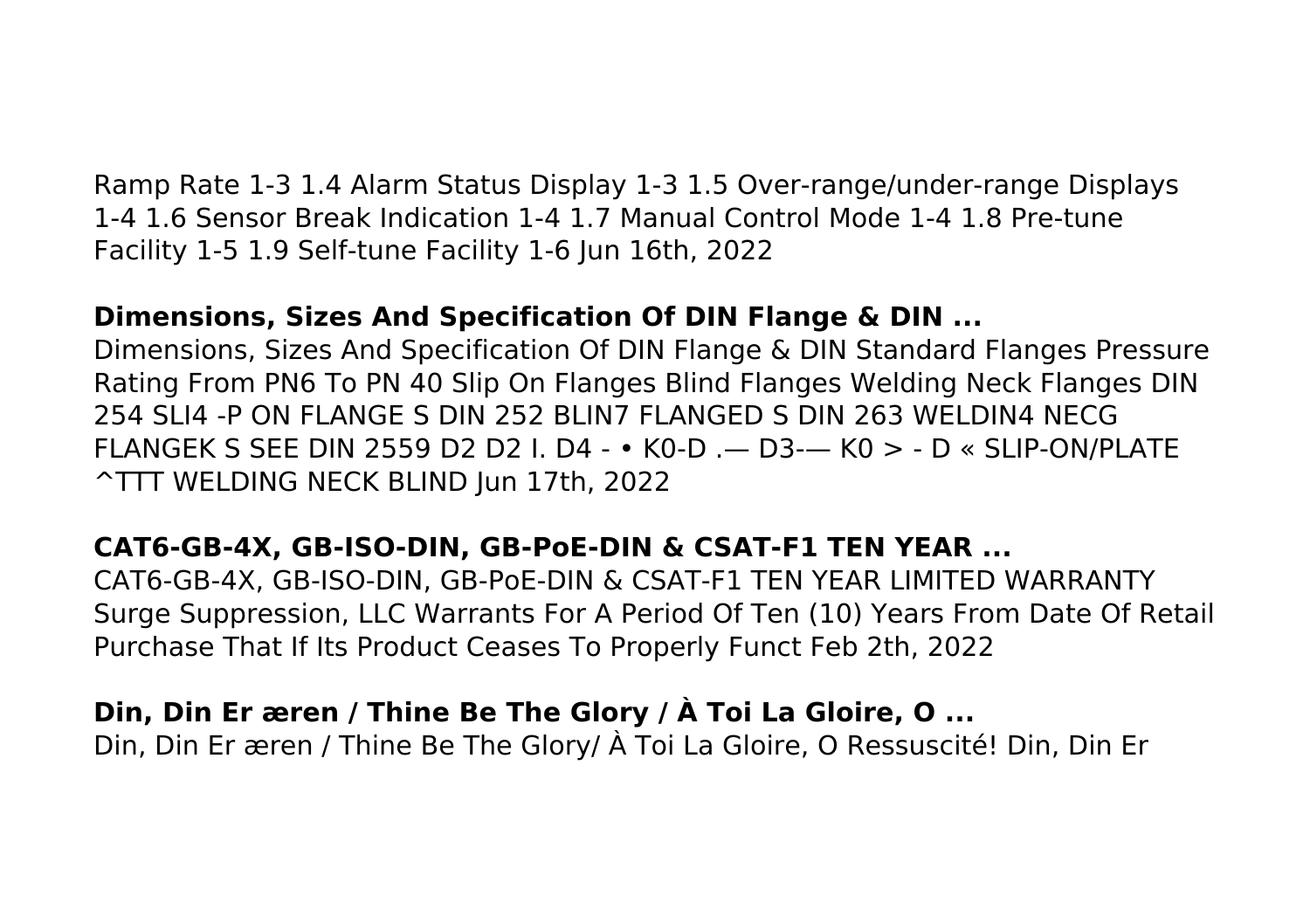æren, Guds Opstandne Søn. Døden Du Besejred, E Jan 9th, 2022

## **DISC SPRINGS TO DIN EN 16983 (formerly DIN 2093)**

DISC SPRINGS TO DIN EN 16983 (formerly DIN 2093) DIN Series Dimensions Design Force, Deflection And Stresses Based On E = 206 KMPa And  $\mu$  = 0.3 Preload, S =  $0.15$  H O S = 0.25 H S = 0.5 May 10th, 2022

## **Retaining Rings To DIN 471 And DIN 472 - LagerDeal.nl**

DIN 471 Sprengringe Für Wellen Retaining Rings For Shafts S G D2 Gewicht/weight Masse/mass Pro/per 1000 Stck./pcs Toleranz D1 Tolerance Toleranz Tolerance DIN 471 Sprengringe Für Wellen Retaining Rings For Shafts S G D2 Gewicht/weight Masse/mass Pro/per 1000 Stck./pcs Toleranz D1 T Mar 16th, 2022

# **DIN-Normen, DIN-Fachberichte Und Normenhandbücher**

DIN 14010 2019-04 Angaben Zur Statistischen Erfassung Von Bränden DIN 14034-6 2016-04 Graphische Symbole Für Das Feuerwehrwesen - Teil 6: Bauliche ... Nach DIN EN 12101-2 DIN 18234-1 2018-05 Baulicher Brandschutz Großflächiger Dächer - Brandbeanspruchung Von Unten - Jan 8th, 2022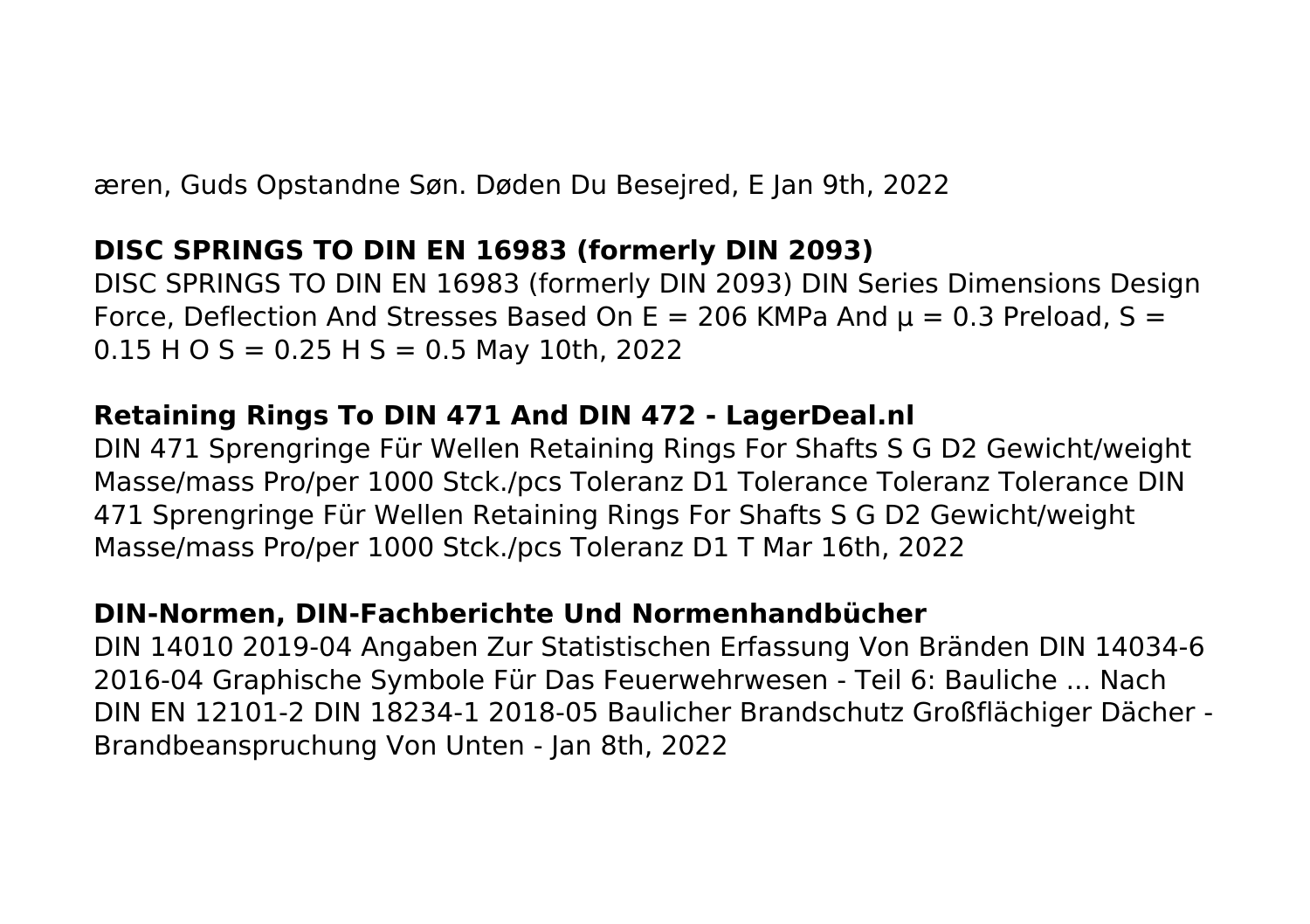# **Sensor Pt 100 To DIN IEC 751 Protection Tubes To DIN 43 ...**

DIN IEC 751 Pt100 Ωat 0°C, Class B Tolerance:  $\pm$  (0,3+0.005\*[t])°C Coefficient: α= 0.385\*10-3 °C-1 Depending On Version, There Can Be Up To Two Sensors Mounted Inside One Protection Tube. PROTECTION TUBE FORM BM For Temp May 9th, 2022

#### **English Version Of DIN EN 10240 EN 10240 Supersedes DIN ...**

DIN 2444, January 1984 Edition, Has Been Superseded By The Specifications Of EN 10240. Previous Editions DIN 2444: 1963-03, 1972-08, 1978-07, 1984-01. Ref. No. DIN EN 10240 : 1998-02 English Price Group 11 Sales No. 1111 07.98 DEUTSCHE NORM February 1998 E Apr 13th, 2022

#### **DIN EN Part Group EG / PG 1 Body A352-LCC / 1.6220, DIN …**

DIN EN 10204  $*$  = A 350 - LF2 / 1.0566 ≤ DN50 Part Group EG / PG 1 Body A352-LCC / 1.6220, DIN EN 10213; Stellite 21 Or 3.1 1 2 Disc AISI 316 Ti / 1.4571, DIN EN 10272; Stellite 6 Or 3.1 2 3 Bellows Hastelloy C276 / 2. Jun 4th, 2022

#### **C.BEST Tubes Comply With DIN 73378 And DIN 74324 Norms.**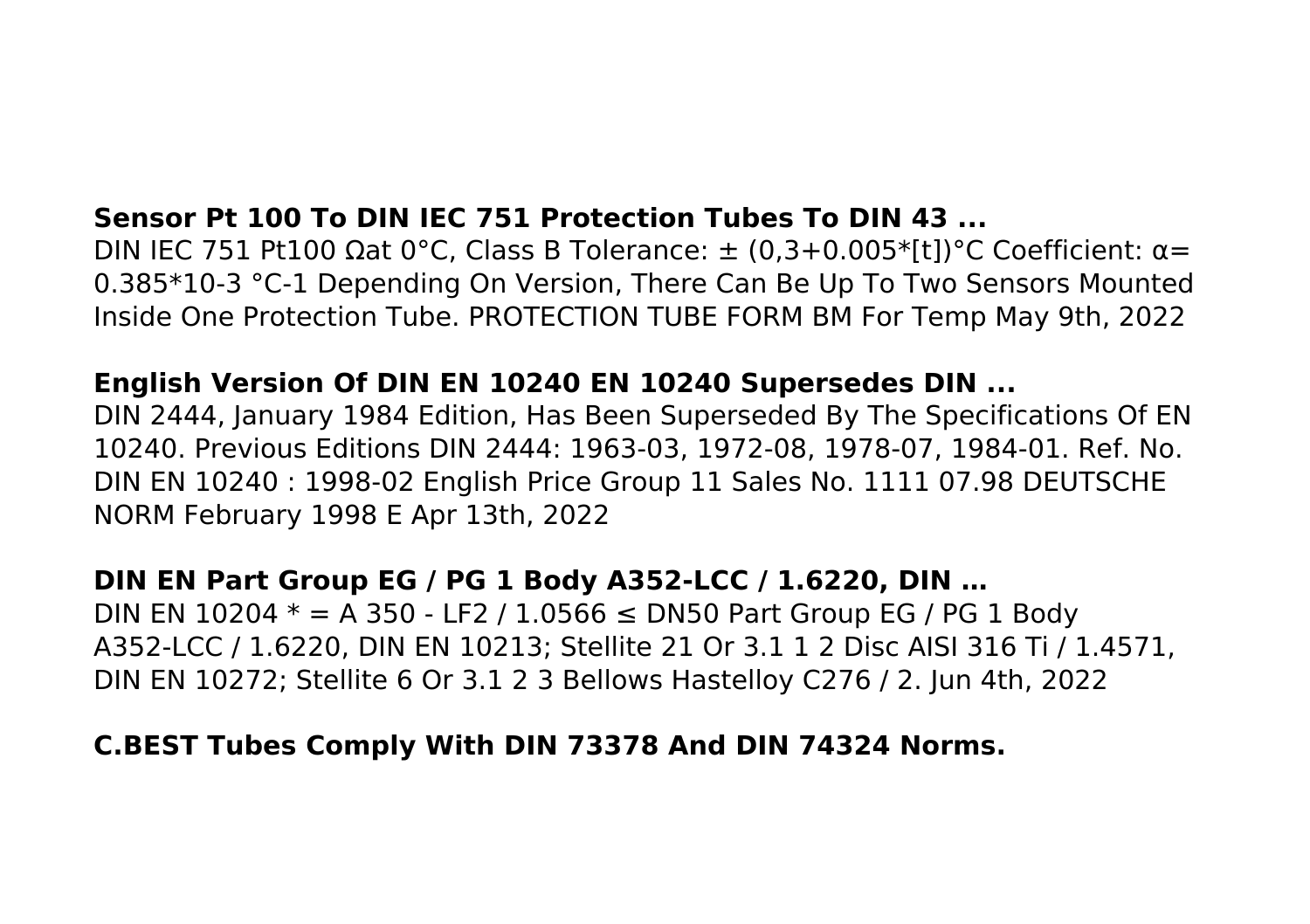\*other Colors Available On Demand NT Natural NR Black AZ Light Blue RO Red GI Yellow VE Green C.BEST Tubes Are Made Of Polyamide 12 (PA12), A Multipurpose Material, Derived From Oil. C.BEST Tubes Comply With DIN 73378 And DIN 74324 Norms. C.BEST Tubes Combine Excellent Mechanical And Chemical Resistance From -40°C Feb 11th, 2022

## **Connecting Cable NEBU-M12 DIN Mounting Rail NRC DIN ...**

To EN 60947-5-2 192488 PEV-1/4-B-M12 Vacuum Switch G1/8 Plug, Type A, Square Design, To EN 175301-803 Plug Socket Included In The Scope Of Delivery 150261 VPEV-1/8 G1/8 Plug M12x1, 4-pin, Round Design, To EN 60947-5-2 192489 VPEV-1/8-M12 Ordering DataP Jun 10th, 2022

## **10.8 DIN ISO 286 ISO – Základní Tolerance 10.6 DIN 228 ...**

10.7 DIN EN ISO 898-1 | DIN EN 20898-2 Hodnoty Pevnosti ... 10.8 DIN ISO 286 ISO – Základní Tolerance. A22 A B C TECHNICKÁ DATA Technická Data: Ochranná Známka ELESA+GANTER 2018. Při Reprodukci Výkresů Uvádějte Zdroj. Technická Data Tol. (μm) Jmenovité Velikosti Třídy May 17th, 2022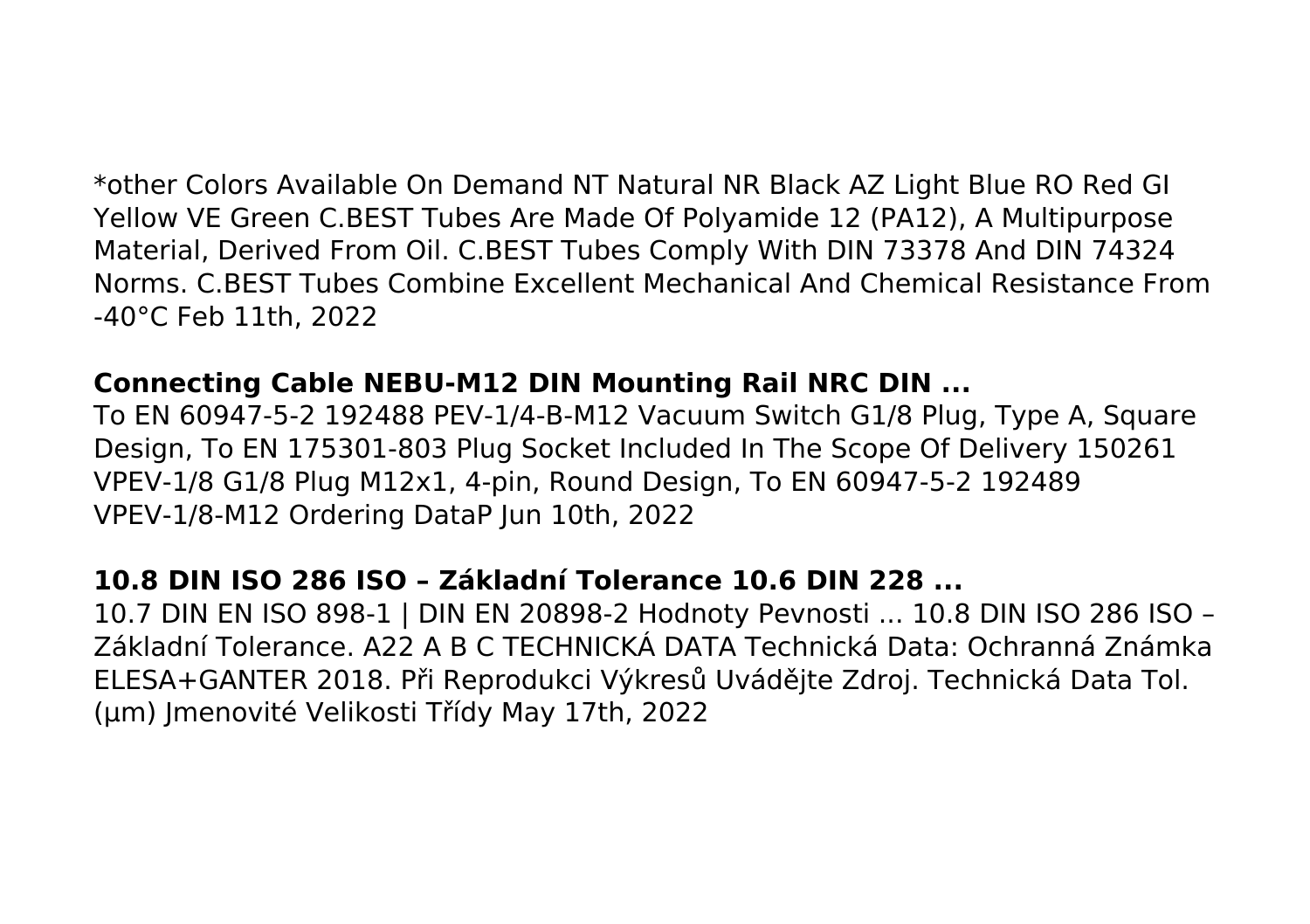## **Nuts DIN 934 Standard Metric Nuts / DIN 936**

Nuts DIN 934 Standard Metric Nuts / DIN 936 Www.mchc.ie 18 CC OMPONENTS OMPONENOM P O N E N T S DIN 934 METRIC Standard Nut - Zinc • Supplied In PACK Quantities • Also Available In Stainless Steel Just Replace DIN With RVS E.g. M3RVS934 • Also Available In 10.9 Strength Just Drop DIN And Add On 109 E.g. M6934109 THREAD Jan 15th, 2022

#### **HEXAGON NUTS DIN 934, DIN EN 24032**

DIN (mm) S/m ISO (mm) E (mm) M6 M6 10/5 10/6 11.5 M8 M8 13/6.5 13/7.5 15.0 M10 M10 17/8 16/9.5 19.6 M12 M12 19/10 18/12 21.9 M16 M16 24/13 24/15.5 27.7 BASKET TRAYS ACCESSORIES Framing System HEXAGON NUTS DIN 934, DIN EN 24032 Jun 8th, 2022

## **S300-DIN-RDR8S And S300-DIN-I32O16 Hardware Installation**

•This Manual Tools Needed Small, Straight-blade Screwdriver For Securing Wires In The Terminal Blocks. MOUNTING The Module (RDR8S Or I32O16) Can Be Mounted On A Flat Surface, DIN Rail, Or In A Johnson Controls' Approved Enclosure, Such As The S300-DIN-L. For Information On Mounting The Module In An Enclosure, Refer To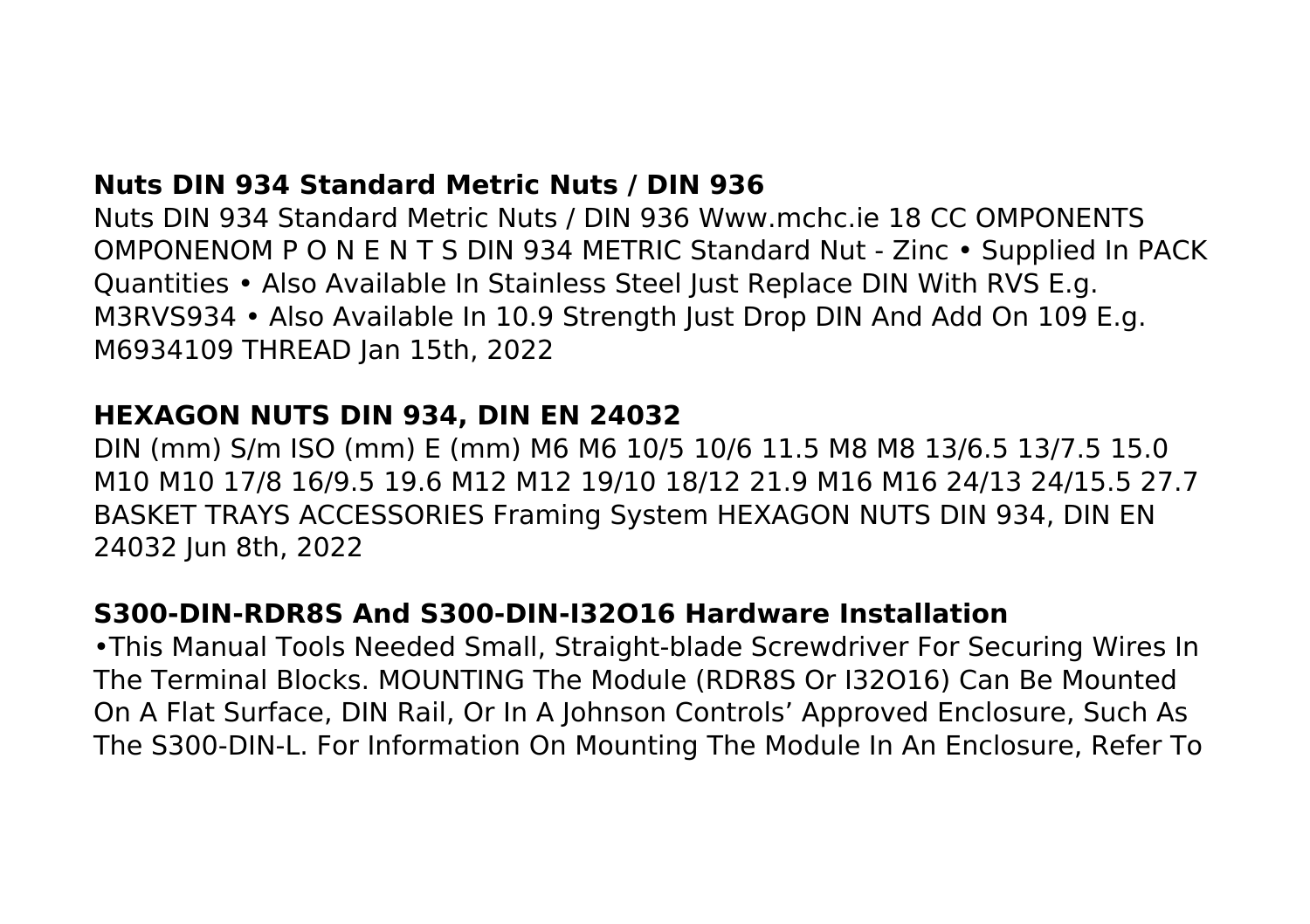The Manual Feb 3th, 2022

#### **Din 8077 8078 Ppr Pipes Ppr Pipe Sizes Chart Din 8077**

Nissan Almera Owners Manual , Onkyo Ht R430 Manual , Sabes Que Te Quiero Canciones Para Paula 2 Blue Jeans , Manual Do Page 2/4. Read Free Din 8077 8078 Ppr Pipes Ppr Pipe Sizes Chart Din 8077 Maple 12 , Self Test Solutions International Financial Management Jan 15th, 2022

# **Gunga Your Din Din Is Ready Son Of Puns Gags Quips And …**

Sep 29, 2021 · Character And Attitudes At The Height Of The Empire. "Gunga Din," "Danny Deever," "If—," "The White Man's Burden," Many Others, Reprinted From Standard Texts. Notes. Gunga Din: From Kipling's Poem To Hollywood's Action-Adventure Classic-William R. Chemerka "You're A Better Man Than I Am, Gunga Din." Those Most Famous Words From The 1892 Jun 4th, 2022

# **DIN EN Part Group EG / PG 1 Body A352-LCC / 1.6220, DIN EN ...**

DIN EN 10204  $*$  = A 350 - LF2 / 1.0566 ≤ DN50 Part Group EG / PG 1 Body A352-LCC / 1.6220, DIN EN 10213; Stellite 21 Or 3.1 1 2 Disc AISI 316 Ti / 1.4571,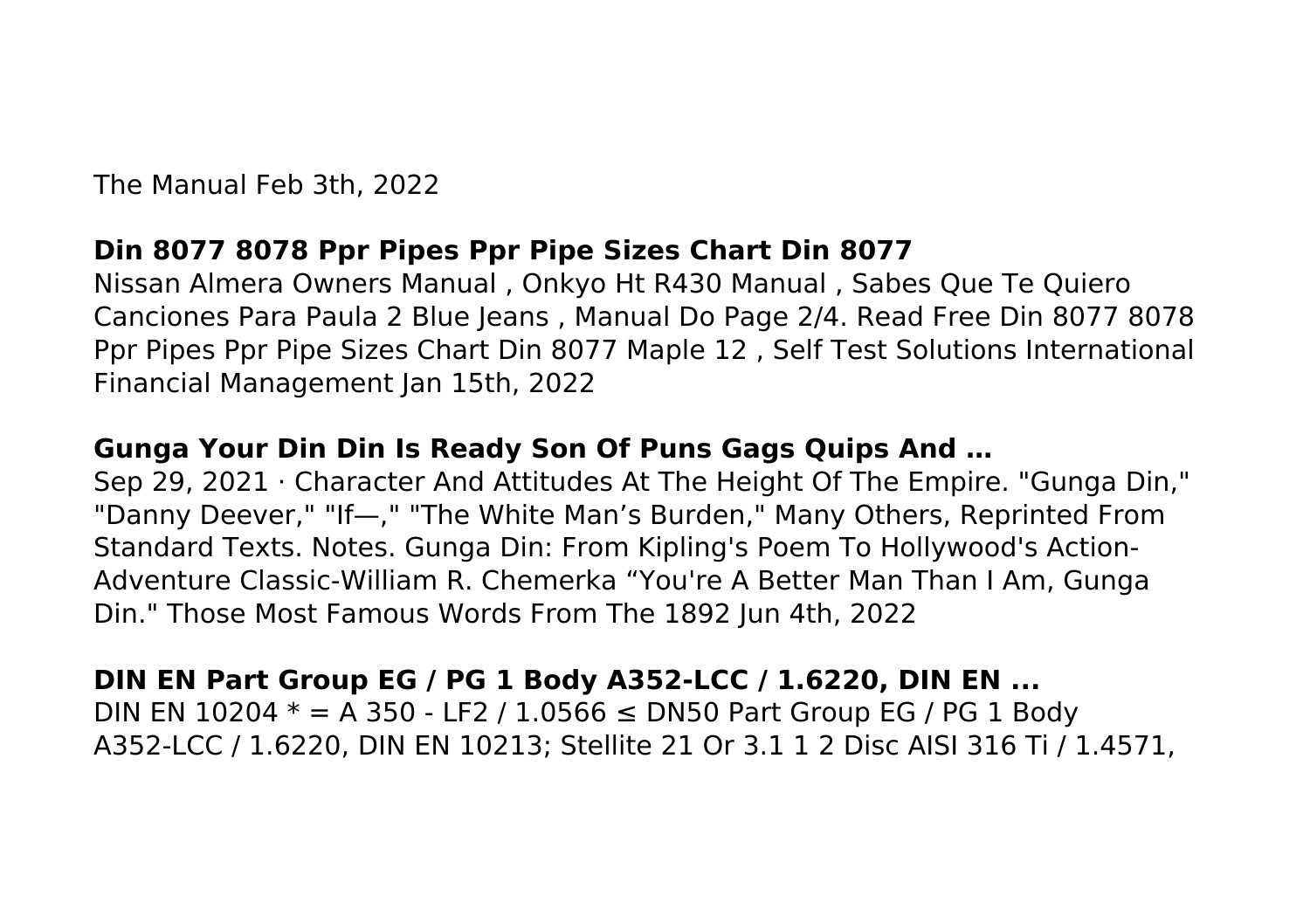DIN EN 10272; Stellite 6 Or 3.1 2 3 Bellows Hastelloy C276 / 2.4819 3.1 3 3.1 Bellows Ring Hastelloy C276 / 2.4819 3.1 2 4 Bonnet A 352 - LCC / 1.6220, DIN May 7th, 2022

# **RADIO MERCURY EQ MINI STAN DIN ISO DIN 1999-UP …**

1999-up Mercury Cougar Coupe Dash With Factory Radio Being Removed. Front Door Panel. Rear Side Panel 6 X 8" Speaker Provision. Front Door 6 X 8" Speaker Provision. Preliminary: Disconnect The Negative Battery Cable. Antenna: The Factory Amplified Whip Antenna Is Located At The Top Front Cen Jun 1th, 2022

# **Iso Tolerances Din Iso 2768 1 Din Iso 2768 Ramo**

ISO Geometrical Tolerances Per. ISO 2768 Iso 8015 Tolerancing Standards [pon27rmq9340] This Standard Is Intended To Ensure That All Drawings Prepared To Date In Which General Tolerances Have Been Specified On The Basis Of ... H7 Tolerance Chart [email Jun 8th, 2022